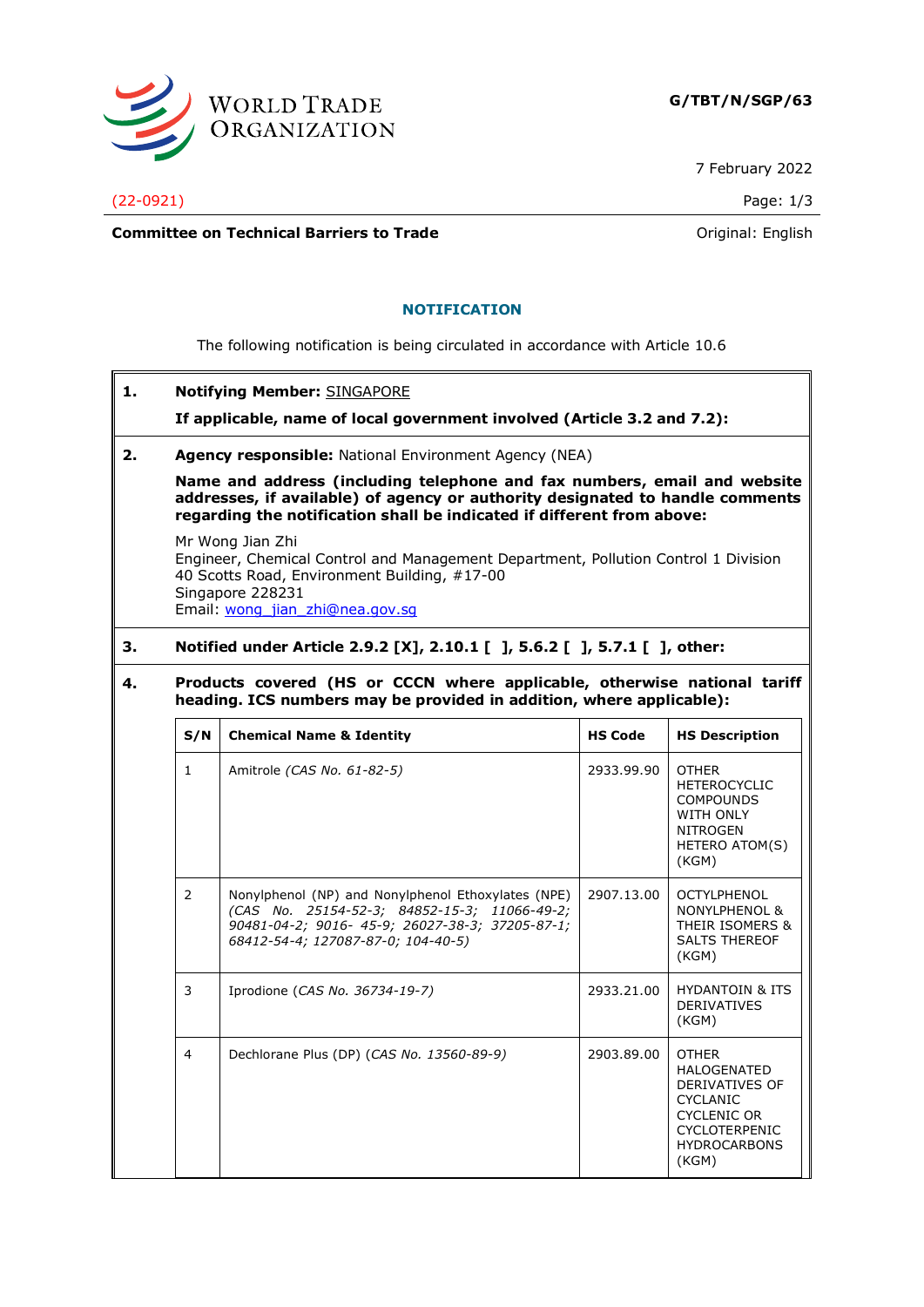| 5<br>UV-328 (CAS No. 25973-55-1) | 2933.99.90 | <b>OTHER</b><br><b>HETEROCYCLIC</b><br><b>COMPOUNDS</b><br>WITH ONLY<br>NITROGEN<br><b>HETERO ATOM(S)</b><br>(KGM) |
|----------------------------------|------------|--------------------------------------------------------------------------------------------------------------------|
|----------------------------------|------------|--------------------------------------------------------------------------------------------------------------------|

*As related salt and compound are too broad to give an exhaustive list, only sub-headings are included.*; (HS: 2903, 2907, 2933)

- **5. Title, number of pages and language(s) of the notified document:** Proposed Control of Chemicals Under Review by Multilateral Environmental Agreements, (See Attachment) (5 page(s), in English)
- **6. Description of content:** NEA is proposing to control 5 new chemicals as Hazardous Substance (HS) under the Environmental Protection and Management Act (EPMA) and EPM (Hazardous Substances) Regulations. These 5 new chemicals are identified by the Stockholm Convention and Rotterdam Convention for review. The proposed control of the 5 chemicals under the EPMA and EPM (HS) Regulations is planned to be gazetted by Apr 2022. The licensing of the chemicals will take effect in 2023. Importers, manufacturers and distributors of these chemicals and products containing these chemicals will then be required to apply for a HS licence/permit for the import, export, sale, store and use of the chemicals. The 5 chemicals identified for control are as follows:

| <b>Conventions</b>                          | <b>Stockholm</b><br><b>Convention (SC)</b>                               | <b>Rotterdam Convention (RC)</b>                                                                                                                                          |  |  |
|---------------------------------------------|--------------------------------------------------------------------------|---------------------------------------------------------------------------------------------------------------------------------------------------------------------------|--|--|
| <b>Chemicals</b><br>Proposed<br>for Control | Industrial Chemicals<br>Dechlorane<br>Plus<br>(i)<br>(DP)<br>(ii) UV-328 | Pesticide/<br>Industrial<br>Chemicals<br>Insecticides / Herbicides<br>(i) Amitrole<br>Nonylphenol<br>Nonylphenol (NP) and<br>(ii)<br>Ethoxylates (NPE)<br>(iii) Iprodione |  |  |

## **7. Objective and rationale, including the nature of urgent problems where applicable:**

Objective: The licensing of the 5 new chemicals is put in place in preparation for Singapore's obligation to the SC and RC when these 5 new chemicals are included in the Annexes of the Conventions.

Rationale: In view of the potential environmental and health impacts of these chemicals, the licensing control will enable Singapore's eventual fulfilment of its obligations to the Multilateral Environmental Agreements (MEAs) when the chemicals are listed for control under the Conventions as it allows NEA to a) monitor the import/export, purchase/sale, use, transportation and storage of the chemicals and the extent of use in Singapore; and b) timely eliminate/restrict usage of the chemicals locally or impose Prior Informed Consent (PIC) requirements when the chemicals are formally listed for control under SC or RC respectively.

### **8. Relevant documents:**

- Environmental Protection and Management Act (EPMA), 112 pages, in English (Available online at http://statutes.agc.gov.sg/ )
- EPM (Hazardous Substances) Regulations, 22 pages, in English (available online at http://statutes.agc.gov.sg/)